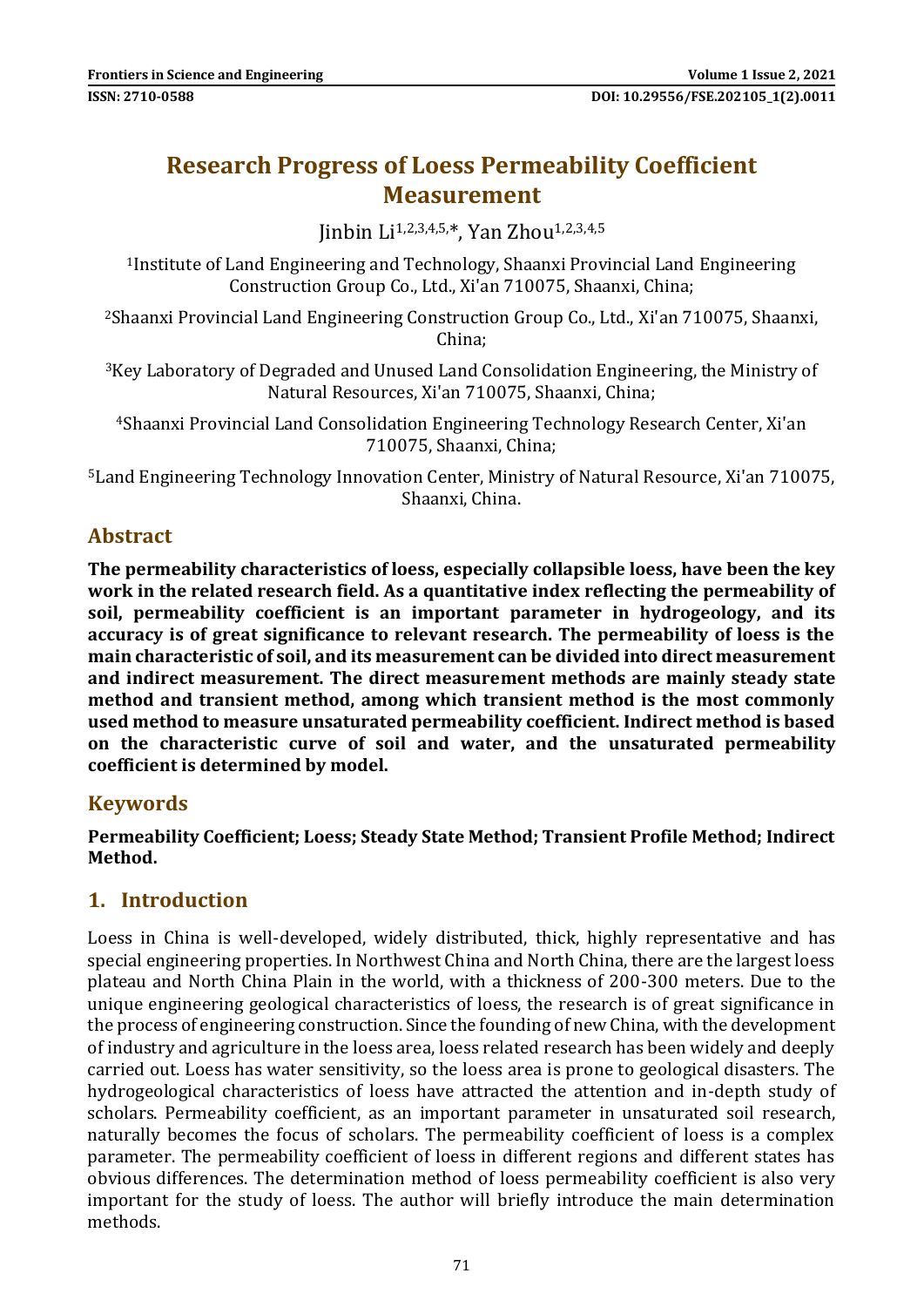### **2. Determination of soil permeability coefficient by steady state method**

There are two methods to measure the permeability coefficient of unsaturated soil: steadystate method and transient method. In the process of measuring the permeability coefficient of unsaturated soil, the steady-state method needs to keep the matrix suction, water content and hydraulic gradient of soil constant [1]. In the past 60 years, with the gradual expansion and indepth study of Chinese scholars, the study of loess permeability coefficient has made great improvement and development. Wang Wenyan et al. [2] studied an experimental device for simultaneously measuring three parameters of soil unsaturated hydraulic conductivity, diffusivity and soil water characteristic curve on a horizontal soil column γ. The results are accurate and reliable, and the operation is simple. Shao Longtan et al. [3] developed a steadystate seepage test device for unsaturated soil, which can be used to measure the soil water characteristic curve of unsaturated soil under the conditions of dehydration and moisture absorption in the laboratory, and measure the water diversion number of unsaturated soil under the conditions of different matric suction at the same time. The advantages of the device are simple and flexible operation, good stability and reliable experimental data.

#### **3. Determination of soil permeability coefficient by transient method**

Transient method is a kind of unsteady method, in the process of measuring soil permeability coefficient, the matric suction, water content and hydraulic gradient of soil are changing from time to time. The transient method mainly includes horizontal infiltration method, overflow method and instantaneous profile method [4]. Because the permeability of unsaturated soil is very low, the steady-state method takes a long time, so the transient profile method has become a common method to measure the unsaturated permeability coefficient [5]. The horizontal infiltration method is to let the water enter the soil sample from one side of the horizontal soil column under the condition of a certain water head, so that the water content increases gradually until saturation. The permeability coefficient is obtained by analyzing the water content distribution at different times, as well as the initial conditions and boundary conditions. Based on the multi-step overflow method, Shao Longtan et al. [6] proposed a method to directly measure the permeability coefficient by using soil water characteristic curve and transient water content curve. Ye Weimin et al. <a>[7]</a> studied the permeability characteristics of Gaomiaozi bentonite by using instantaneous profile method, and designed a set of test device suitable for high pressure compacted expansive soil.

# **4. Determination of soil permeability coefficient by indirect method**

The direct method can determine the permeability coefficient of unsaturated loess, which can be divided into two types: indoor test and field test. There are many factors influencing indoor test and high uncertainty of results. Compared with the field test in indoor test, the results are more reliable and practical value is higher, but both of them are time-consuming and costly, The spatial variability of loess limits the application of direct measurement in practical work. Through theoretical research and scientific practice, it is generally believed that the permeability coefficient of soil can be predicted according to the distribution of pore size. This is the indirect method of determining the permeability coefficient of loess. Based on the characteristic curve of soil water (matrix suction volume moisture content curve), unsaturated permeability coefficient can be determined by model [8]. Liu Cuiran et al. [9] has found that the permeability coefficient of unsaturated loess in the drainage section of big pore and microporous gap can be determined by direct measurement and indirect derivation. The results of Zhang Hongfen [10] and other studies show that when the confining pressure of triaxial apparatus is 100-400kpa and the volume water content is 0.07-0.23, the permeability